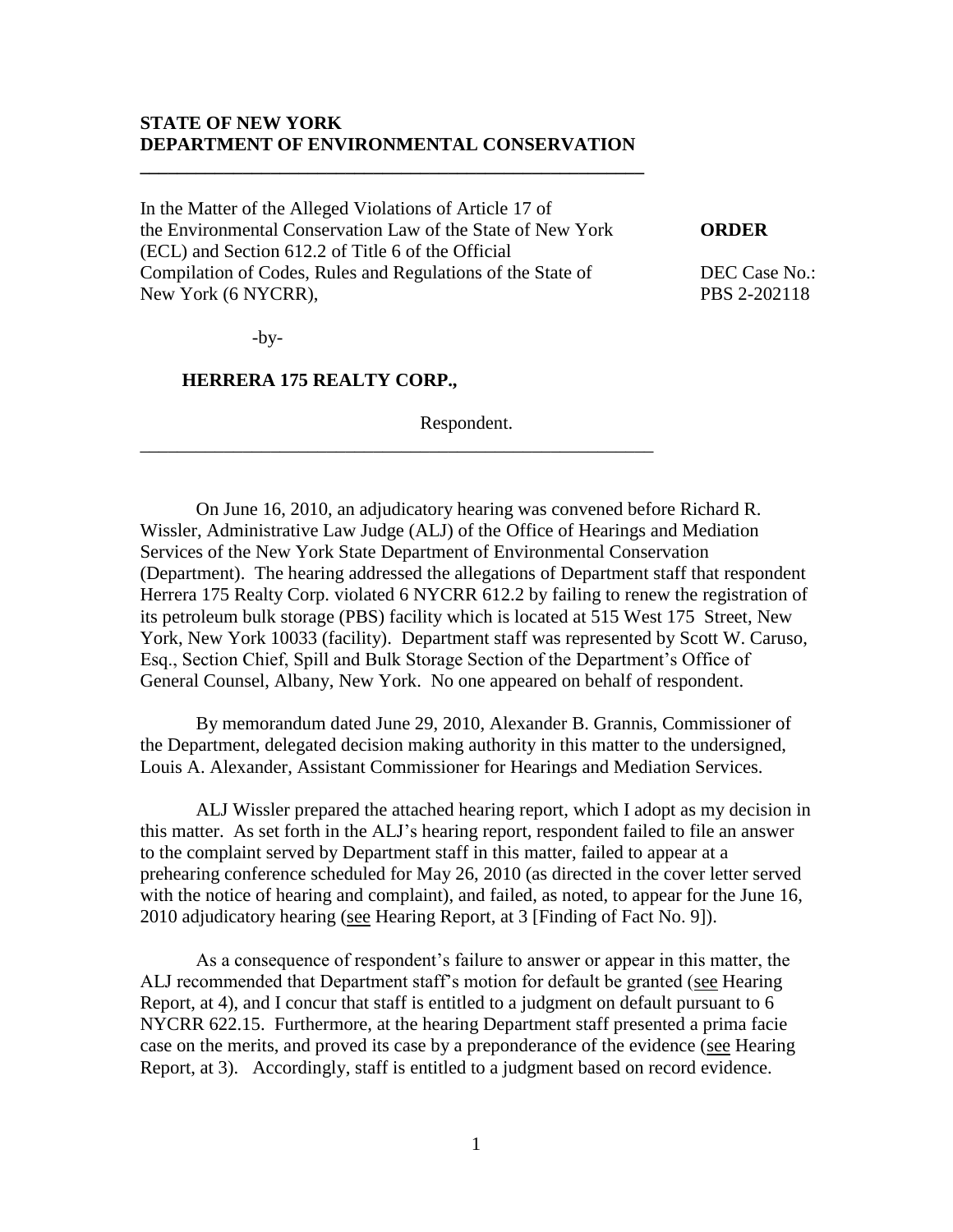**NOW, THEREFORE**, having considered this matter and being duly advised, it is **ORDERED** that:

- I. Department staff's motion for a default pursuant to 6 NYCRR 622.15 is granted. By failing to answer or appear in this proceeding, respondent Herrera 175 Realty Corp. waived its right to be heard at the hearing.
- II. Moreover, based upon the proof adduced at the adjudicatory hearing, respondent Herrera 175 Realty Corp. is adjudged to have violated 6 NYCRR 612.2 for failing to renew the registration a PBS facility it owns and which is located at 515 West 175 Street, New York, New York 10033.
- III. Within fifteen (15) days of the service of this order upon respondent, respondent shall submit to the Department a petroleum bulk storage renewal registration application, plus applicable registration fees, for the facility.
- IV. Within fifteen (15) days of the service of this order upon respondent, respondent shall pay a civil penalty in the amount of ten thousand dollars (\$10,000.00) by certified check, cashier's check or money order made payable to the New York State Department of Environmental Conservation.
- V. The facility registration renewal application, applicable registration fees, and the penalty payment shall be sent to the following address:

Office of General Counsel New York State Department of Environmental Conservation 625 Broadway,  $14^{\text{th}}$  Floor Albany, New York 12233-1500 Attn: Brooke Turallo.

VI. Any questions or other correspondence regarding this order shall also be addressed to Brooke Turallo at the address referenced in paragraph V of this order.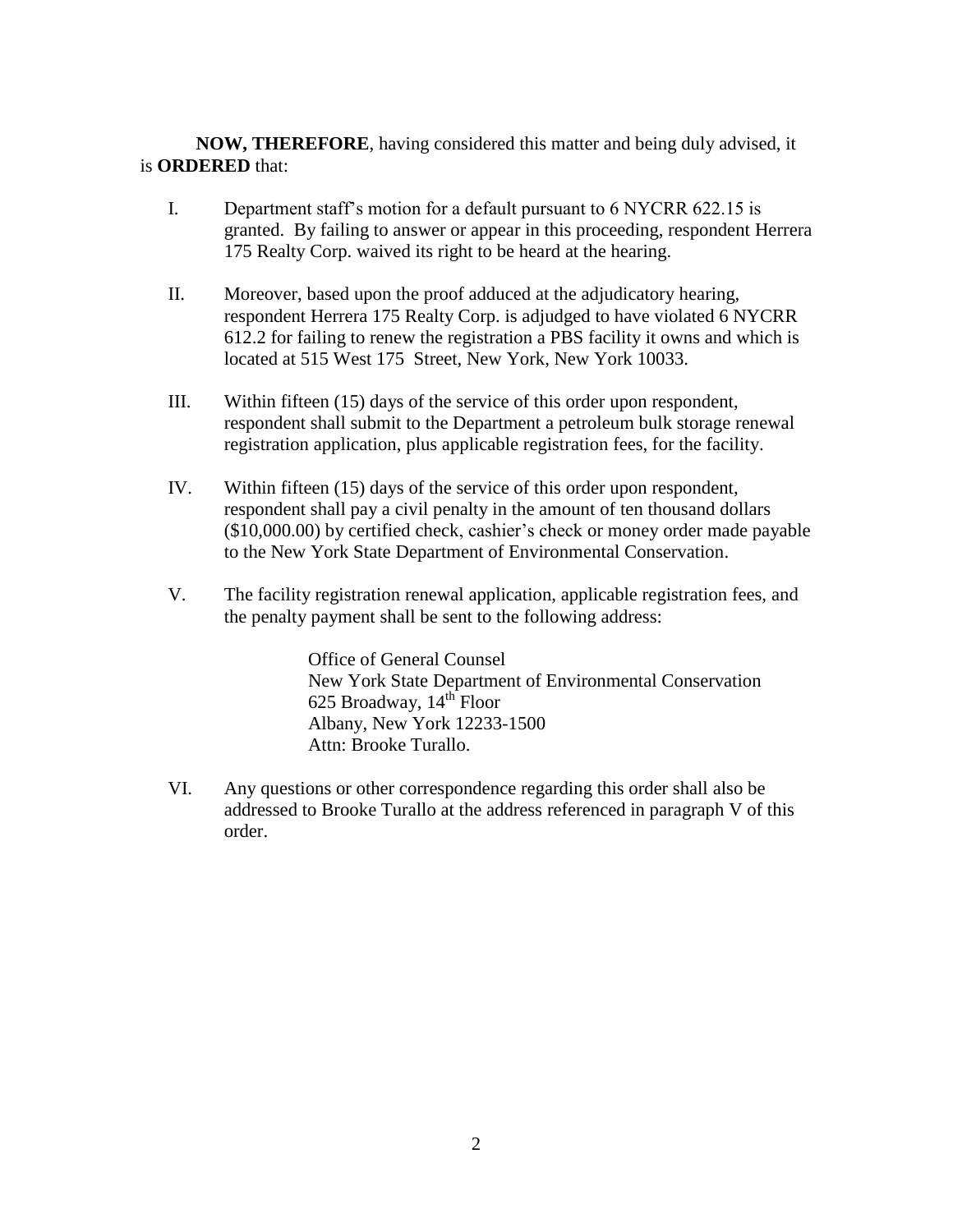VII. The provisions, terms and conditions of this order shall bind respondent Herrera 175 Realty Corp., its agents, successors and assigns, in any and all capacities.

> For the New York State Department of Environmental Conservation

> > /s/

By:  $\_\_$ 

Louis A. Alexander Assistant Commissioner

Dated: Albany, New York July 16, 2010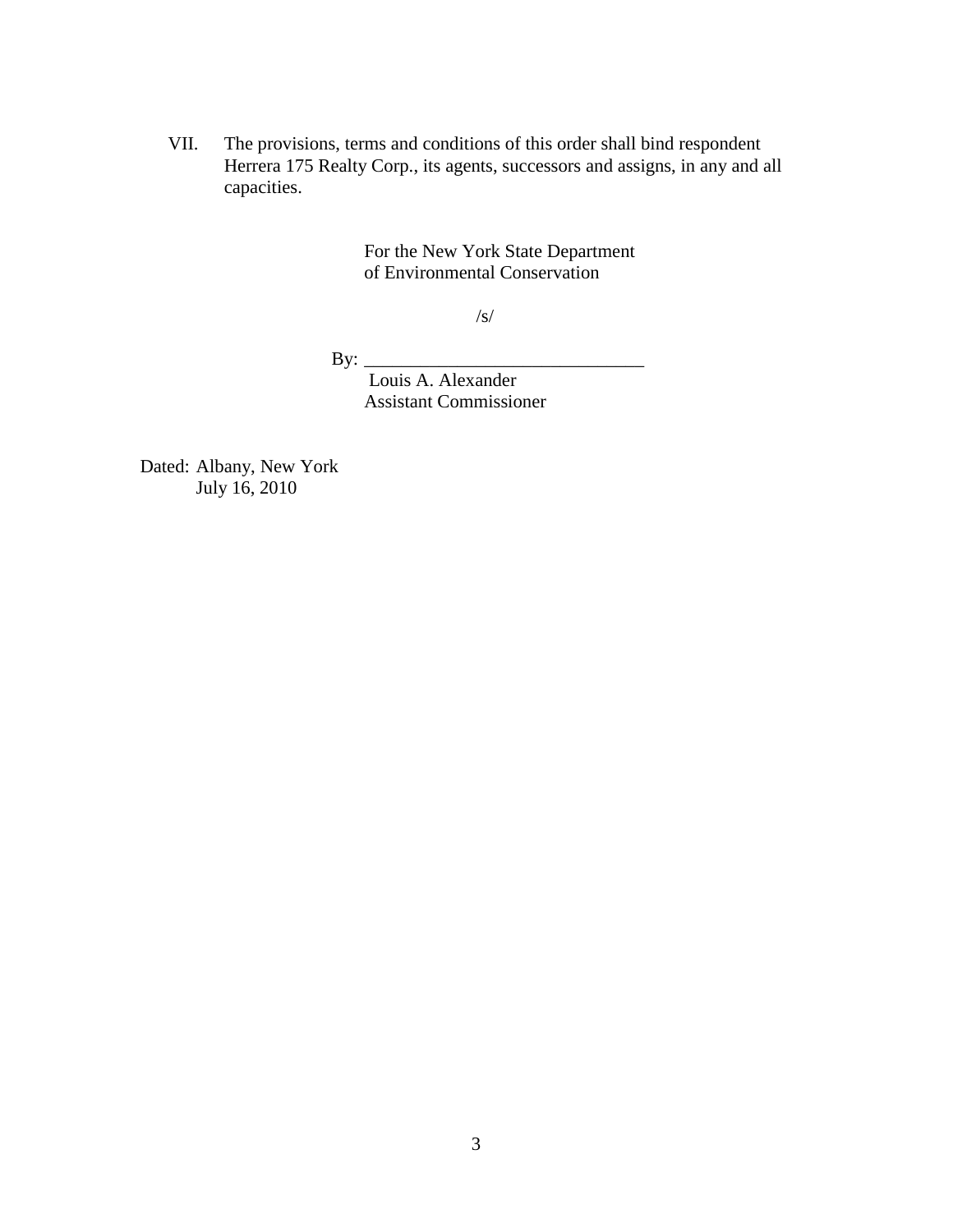# STATE OF NEW YORK DEPARTMENT OF ENVIRONMENTAL CONSERVATION

----------------------------------------------------------------------------X

In the Matter of the Alleged Violations of Article 17 of the Environmental Conservation Law of the State of New York HEARING REPORT (ECL) and Section 612.2 of Title 6 of the Official Compilation of Codes, Rules and Regulations of the State of DEC CASE NO: New York (6 NYCRR), PBS 2-202118

 $-by-$ 

HERRERA 175 REALTY CORP.,

Respondent.

-----------------------------------------------------------------------------X

#### Procedural History

Respondent, Herrera 175 Realty Corp., was served by certified mail with a notice of hearing and complaint, dated April 13, 2010, alleging a violation of ECL 17-1009 and its implementing regulation, 6 NYCRR 612.2, for failure to renew the registration of its petroleum bulk storage (PBS) facility located at 515 West 175 Street, New York, New York 10033. The complaint seeks an order of the Commissioner (1) finding respondent in violation of ECL 17-1009 and 6 NYCRR 612.2; (2) assessing a civil penalty in the amount of ten thousand dollars (\$10,000); (3) directing respondent to register its PBS facility within fifteen (15) days of the service of the Commissioner's Order; and (4) granting such other and further relief as the Commissioner may deem just and proper.

As shown by United States Postal Service records, respondent received the notice of hearing and complaint on May 21, 2010. Moreover, inasmuch as respondent is an active business corporation in the State of New York, service of the notice of hearing and complaint was also made on the New York Secretary of State on April 14, 2010. Respondent failed to file an answer to the complaint; failed to appear at a pre-hearing conference scheduled for May 26, 2010, as directed in the cover letter served with the notice of hearing and complaint; and failed to appear for the adjudicatory hearing scheduled in the matter on June 16, 2010, as directed in the notice of hearing.

On June 16, 2010, an adjudicatory hearing was convened before the undersigned Administrative Law Judge (ALJ) of the Department of Environmental Conservation's (Department) Office of Hearings and Mediation Services (OHMS) at the Department's Region 2 offices, 1 Hunter's Point Plaza, 47-40 21<sup>st</sup> Street, Long Island City, New York 11101-5407. Department staff was represented by Scott W. Caruso, Esq., Section Chief, Spill and Bulk Storage Section, Office of General Counsel, New York State Department of Environmental Conservation, 625 Broadway, Albany, New York 12233-1500. No one appeared on behalf of respondent.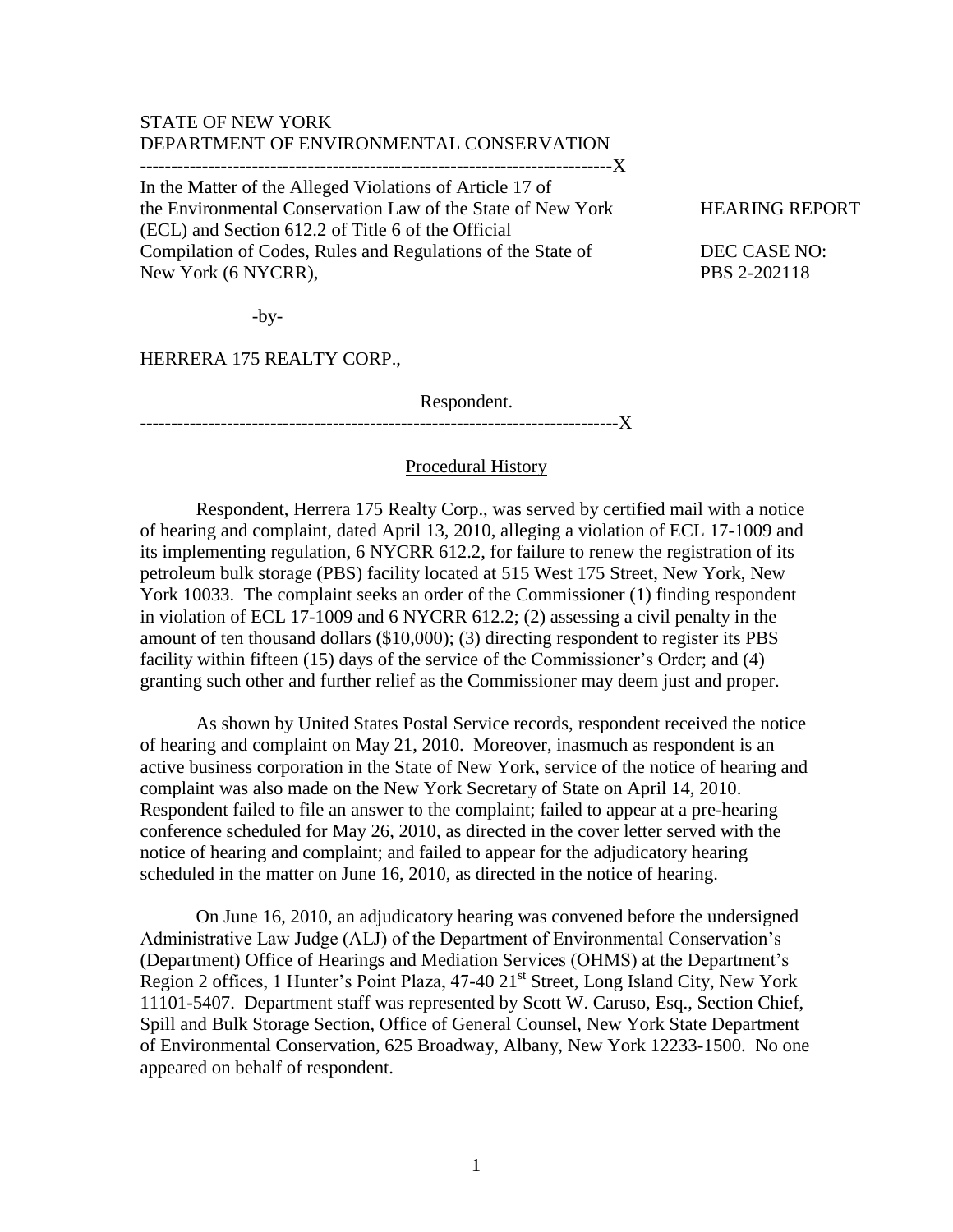Department staff called one witness, Nicholas Lombardo, Agency Program Aide with the PBS Unit of the Department's Region 2 office. In all, six (6) exhibits were received in evidence.

## Applicable Regulatory Provision

Section 612.2. Registration of Facilities

(a) Existing facilities.

(1) Within one year of the effective date of these regulations, the owner of any petroleum storage facility having a capacity of over 1,100 gallons must register the facility with the department. This shall include any out-of-service facility which has not been permanently closed.

(2) Registration must be renewed every five years from the date of the last valid registration until the department receives written notice that the facility has been permanently closed or that ownership of the facility has been transferred.

(b) Transfer of ownership. If ownership of the facility changes, the new owner must reregister the facility with the department within 30 days of ownership transfer.

(c) New facilities. The owner must register any new facility with the department before it is placed in service.

(d) Substantially modified facilities. Within 30 days prior to substantially modifying a facility, the owner must notify the department of such modification on forms supplied by the department.

### Findings of Fact

- 1. Respondent, Herrera 175 Realty Corp., is the owner of a petroleum storage facility having a capacity of over 1,100 gallons located at 515 West 175 Street, New York, New York 10033. In particular, petroleum storage tank number 001 at the facility has a capacity of 5,000 gallons and is located aboveground.
- 2. Pursuant to a registration application filed by respondent, on December 29, 1997, the Department issued respondent Petroleum Bulk Storage (PBS) Certificate number 2-202118, registering respondent's PBS facility. This registration expired on October 2, 2002.
- 3. Nicholas Lombardo is an employee of the Department whose duties include the care, custody, and maintenance of the petroleum storage facility records filed with the Department, which records include petroleum facility registrations filed pursuant to 6 NYCRR 612.2.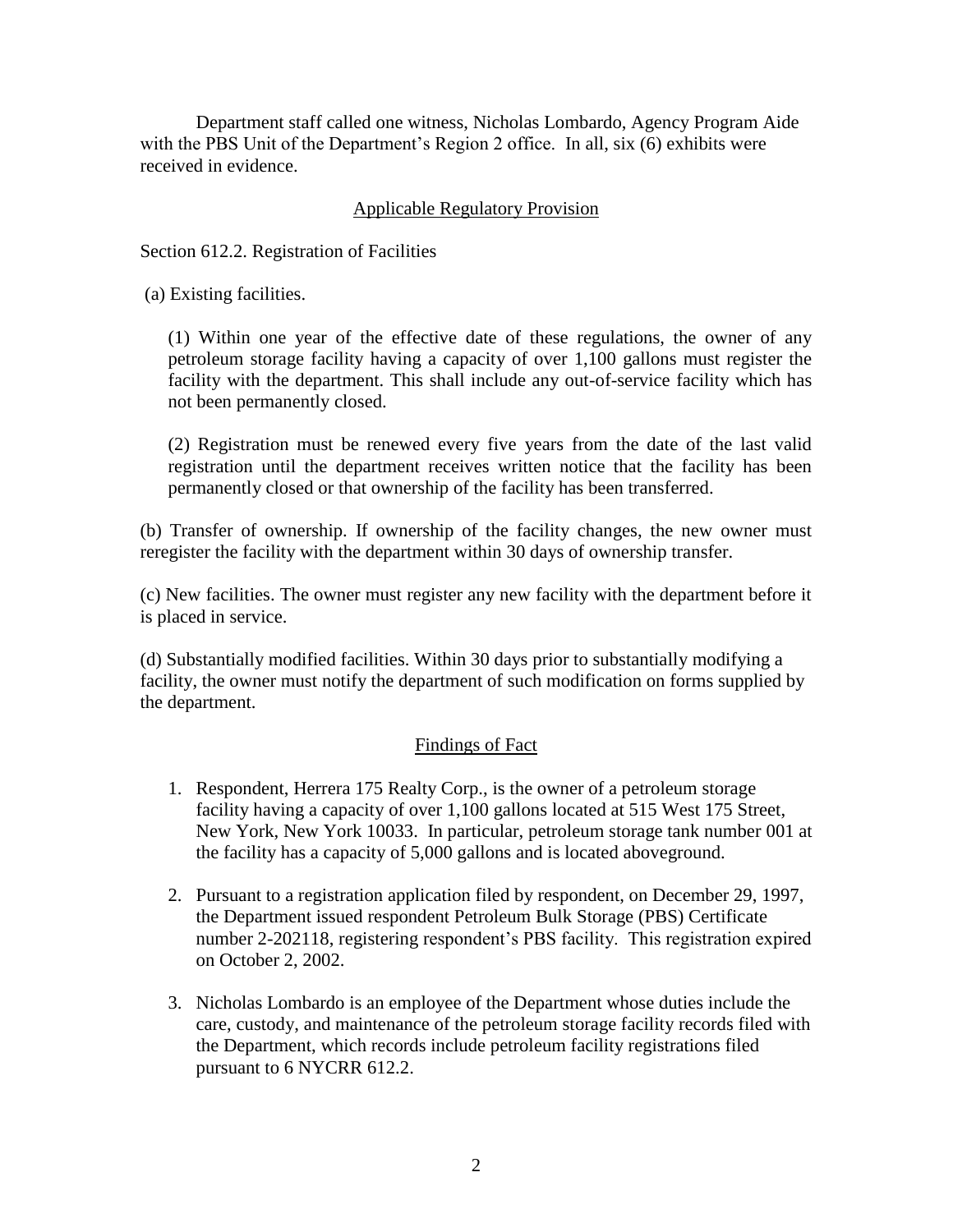- 4. On June 16, 2010, Nicholas Lombardo searched the petroleum storage facility records of the Department for any facility registration or renewal registration filed by respondent for the facility.
- 5. As a result of his search, Nicholas Lombardo determined that respondent had not renewed the facility's registration after October 2, 2002, the date on which PBS Certificate 2-202118 expired.
- 6. Respondent was served by certified mail with a notice of hearing and complaint, dated April 13, 2010, alleging a violation of ECL 17-1009 and its implementing regulation, 6 NYCRR 612.2, for failure to renew the registration of its petroleum bulk storage (PBS) facility located at 515 West 175 Street, New York, New York 10033.
- 7. As shown by United States Postal Service records, respondent received the notice of hearing and complaint on May 21, 2010.
- 8. Moreover, inasmuch as respondent is an active business corporation in the State of New York, service of the notice of hearing and complaint was also made on Secretary of State on April 14, 2010.
- 9. Respondent failed to file an answer to the complaint; failed to appear at a prehearing conference scheduled for May 26, 2010, as directed in the cover letter served with the notice of hearing and complaint; and failed to appear for the adjudicatory hearing scheduled in the matter on June 16, 2010, as directed in the notice of hearing.

#### Discussion

Department staff's proof presents a prima facie case demonstrating that respondent failed to renew its PBS registration on or after the expiration of PBS Certificate 2-202118 on October 2, 2002, in violation of 6 NYCRR 612.2.

The record shows that respondent failed to file an answer to the complaint; failed to appear at a pre-hearing conference scheduled for May 26, 2010, as directed in the cover letter served with the notice of hearing and complaint; and failed to appear for the adjudicatory hearing scheduled in the matter on June 16, 2010, as directed in the notice of hearing. The Department is entitled to a default judgment in this matter pursuant to the provisions of 6 NYCRR 622.15.

Moreover, the proof adduced at the hearing, conducted in respondent's absence, demonstrates by a preponderance of the evidence that respondent failed to renew its PBS facility registration in violation of 6 NYCRR 612.2. The Department is entitled to judgment upon the facts proven.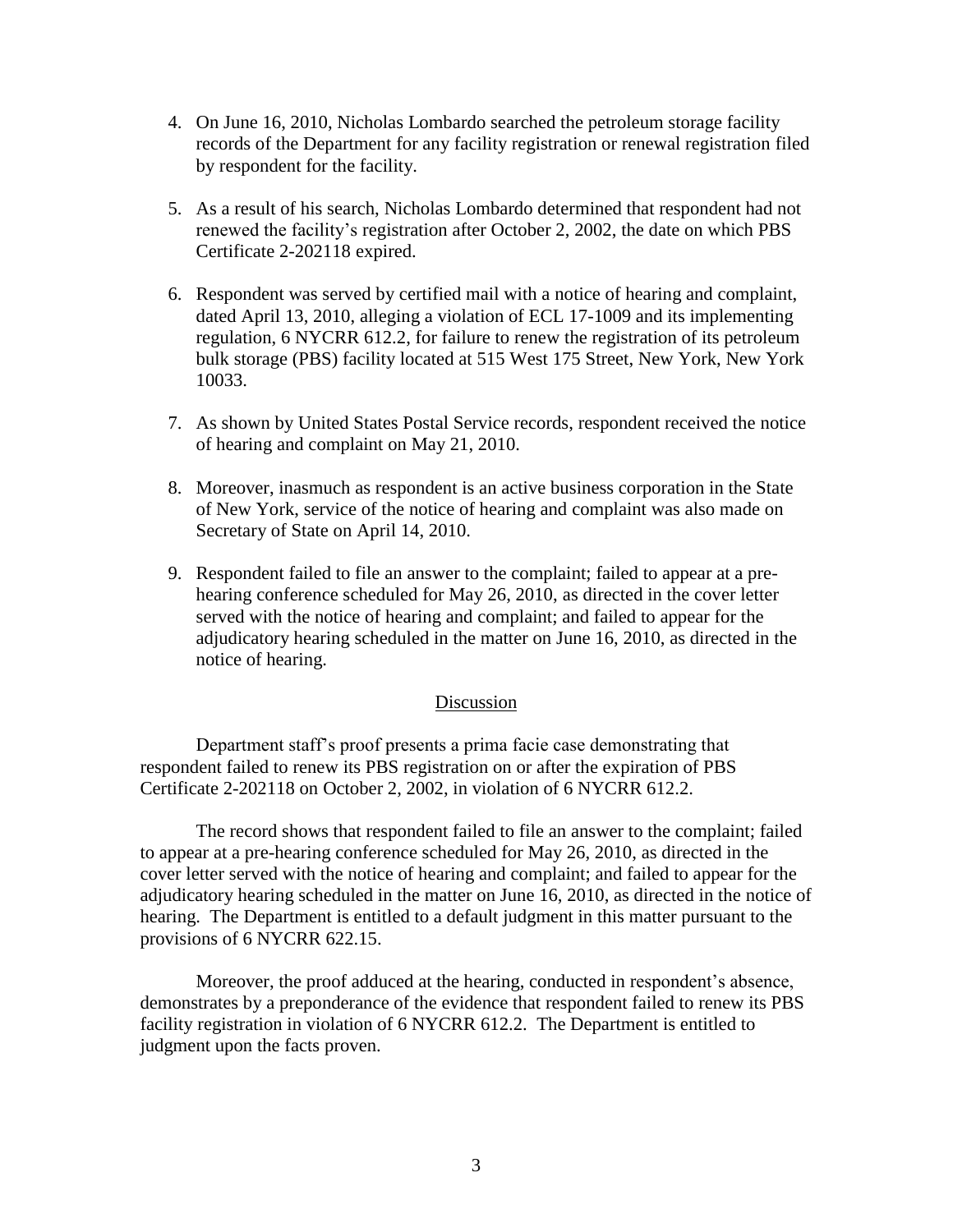Department staff's proposed order and the \$10,000 civil penalty it seeks are consistent with the Department's penalty policy as well as applicable provisions of ECL article 71.

### Recommendation

Based upon the foregoing, I recommend that the Commissioner issue an order:

- 1. Granting Department staff's motion for default, finding respondent in default pursuant to the provisions of 6 NYCRR 622.15;
- 2. Finding respondent in violation of 6 NYCRR 612.2 for failure to renew the registration for a petroleum storage facility it owns located at 515 West 175 Street, New York, New York 10033, based upon the proof adduced at the adjudicatory hearing;
- 3. Directing respondent to submit a registration renewal application to the Department for the above facility;
- 4. Directing respondent to pay a civil penalty in the amount of ten thousand dollars (\$10,000.00); and
- 5. Directing such other and further relief as he may deem just and proper.

/s/

\_\_\_\_\_\_\_\_\_\_\_\_\_\_\_\_\_\_\_\_\_\_\_\_\_\_\_ Richard R. Wissler Administrative Law Judge

Dated: Albany, New York June 21, 2010